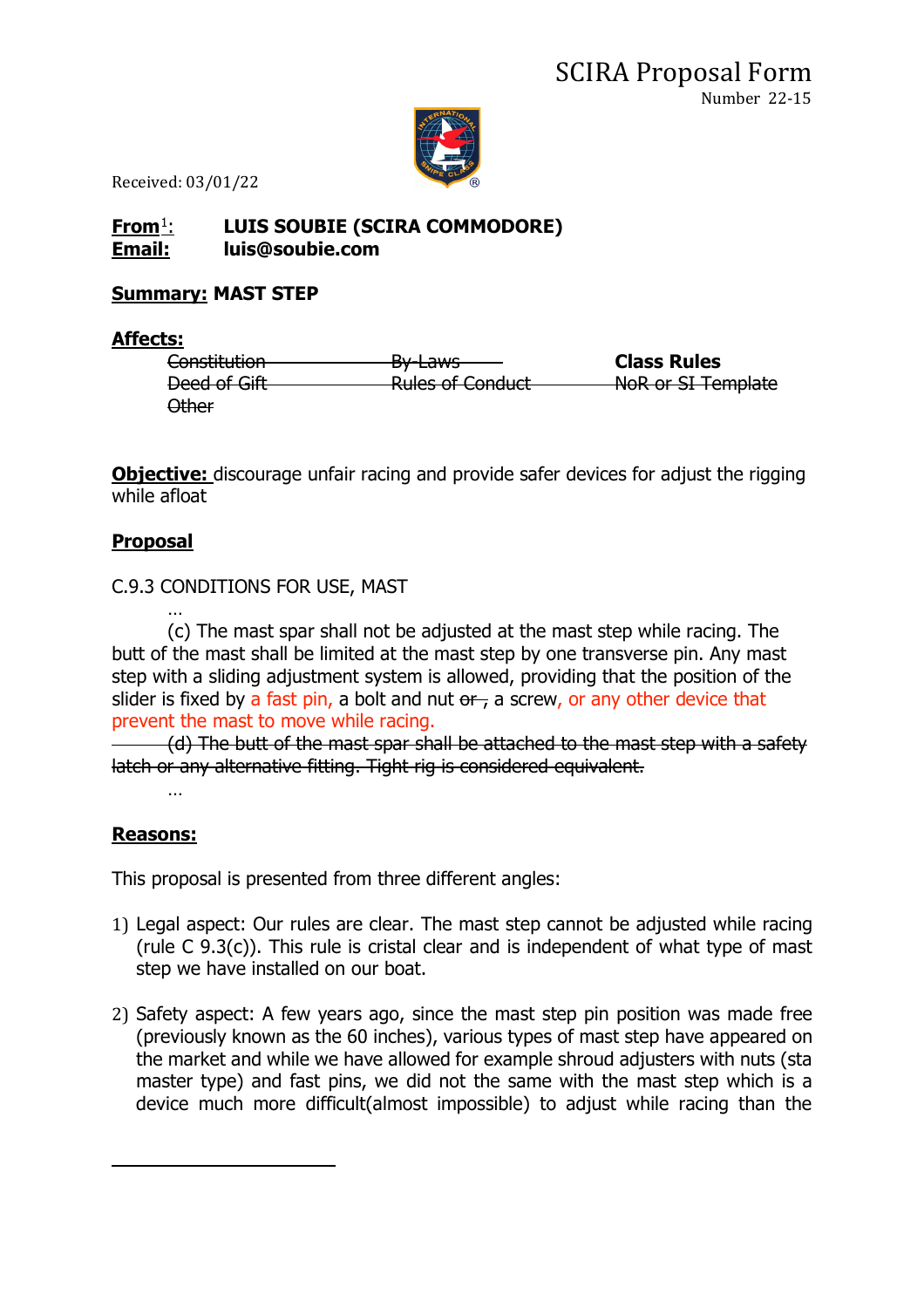

Received: 03/01/22

shrouds adjusters, and the effects is hundreds of time smaller and the task much more unsafe to do.

There was a model with a fast pin, that was forbidden by the Board a few years ago, because it was "more easy to cheat" with this system. This system was not particularly safe or easy to modify.



And we required the addition of a screw instead a fast pin in order to approve it (this is the one in use today). This approved device adds a lot of time in terms of safety. With the mast in place is very difficult to use a screwdriver on that bolt, making the task to last for many minutes until the screw is in place. All this time, the mast is free at the base.



From the moment we allowed the mast step to be adjusted, it is our obligation to generate safety conditions so that the adjustment can be made in such a way that it is safe for both the sailors and the boat and does not force other rules to be broken.

Any sailor who tried to move the mast step in the water knows how hard and dificult and risky it is.

Currently, moving the mast step in the water requires a crew to go below the deck with a screwdriver to remove a screw, move the mast with both hands until 2 holes that he/she cannot see are in line and then reinstall the screw. During this operation that might take several minutes, the tension of the rigging must be completely loose (infringing rule  $C$  9.3 (d)), the mast is totally free once the pin is removed and in the meanwhile searching for the new location, and the crew for sure will remove his lifejacket to do it, under the deck, because there is no room there, always a hard task. If there is a wave or unexpected movement of the rigging, the mast base can come off and the mast can seriously damage the boat.

Additionally, a crew doing this operation must put his entire upper body under the deck in order to grab the mast with both hands. Bellow a deck where in most boats it is very difficult to enter and much more difficult to get out, it is a very unsafe task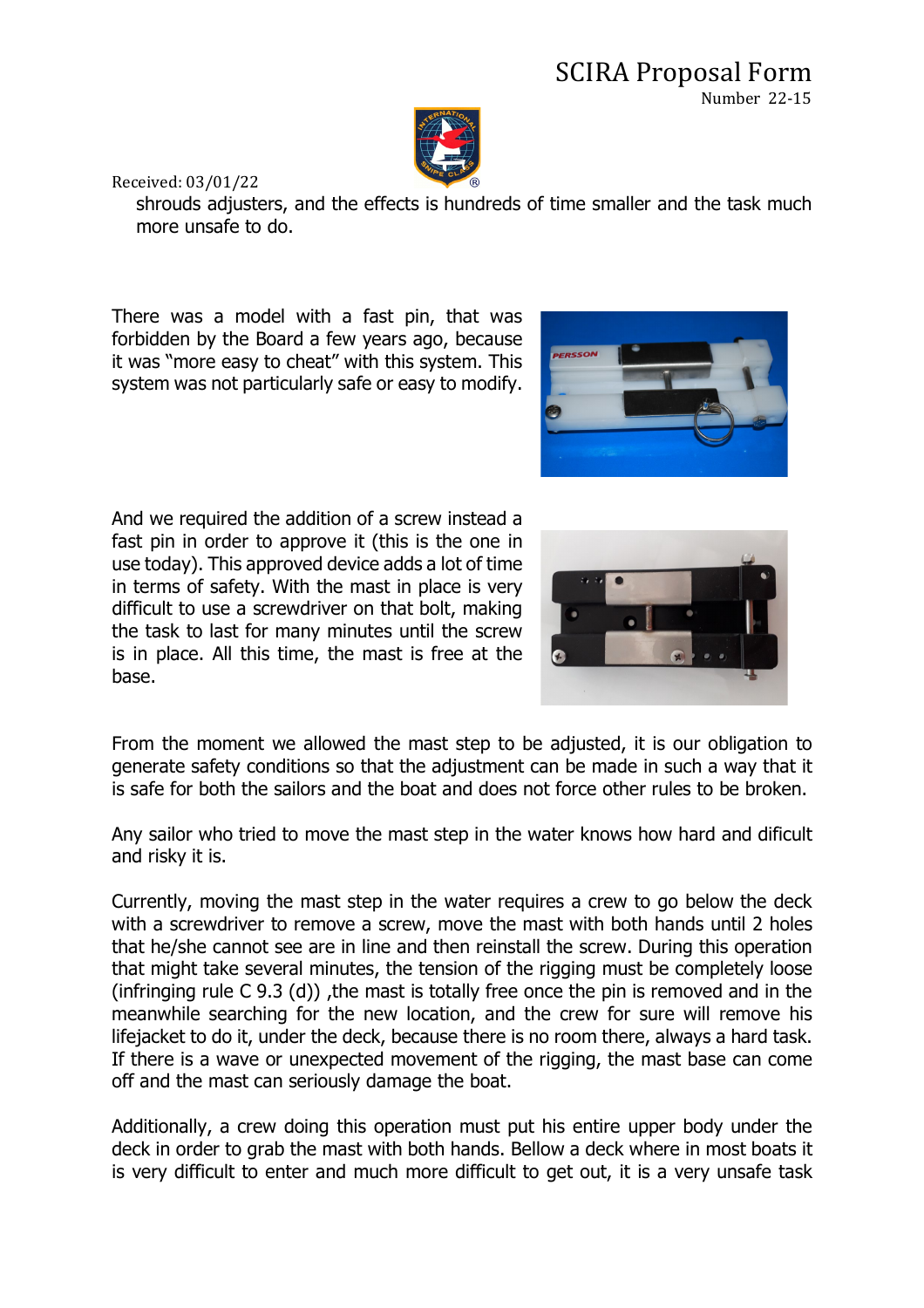### SCIRA Proposal Form Number 22-15



Received: 03/01/22

that can cause a fatality in the event of a capsize during the operation if the crew cannot get out from under the deck. I understand is an optional adjustment, but still, if the position of the pin is free, that adjustment must be as possible as safe as we can produce.

A system that allows the modification without going so much under the deck, turning a handle to move the mast (as the Optimists have, for example at seen on the side photo), is much more adequate and safe.

The mast is never loose, never free, never allowed to move, and the crew is never so much under the deck but still much enough to be uncomfortable and impossible to be done while racing.



Is much faster and also does not require losing

the whole tension (only maybe half) that provides security to all the rigging during the operation.

Also, reading at our rules, we can argue for hours if this system is not "fixed by a bolt or a not with a screw"…

3) From a practical and sporting point of view, getting under the deck during the race to modify the mast step is certainly impractical and almost impossible, the advantage obtained is minimal if there is some, and the task is very visible to judges and other competitors, exposing whoever does so to a protest under rule 2 RRS.

Is not the bolt or screw required in rule C 9.3 (c) what is preventing this from happening during racing. I cannot imagine a case in which moving the mast step while racing could be an option for any sailor, so limiting the mast steps systems is not really preventing any breaking of our rules and is very bad in terms of safety.

Under all this circumstances I ask the Board to consider approve a more easy adjustable device and require the installation of it on new boats.

Regarding the last part of the proposal:

### C.9.3 CONDITIONS FOR USE, MAST

… (d) The butt of the mast spar shall be attached to the mast step with a safe latch or any alternative fitting. Tight rig is considered equivalent.

This rule has no sense for several reasons and I recommend to be erased